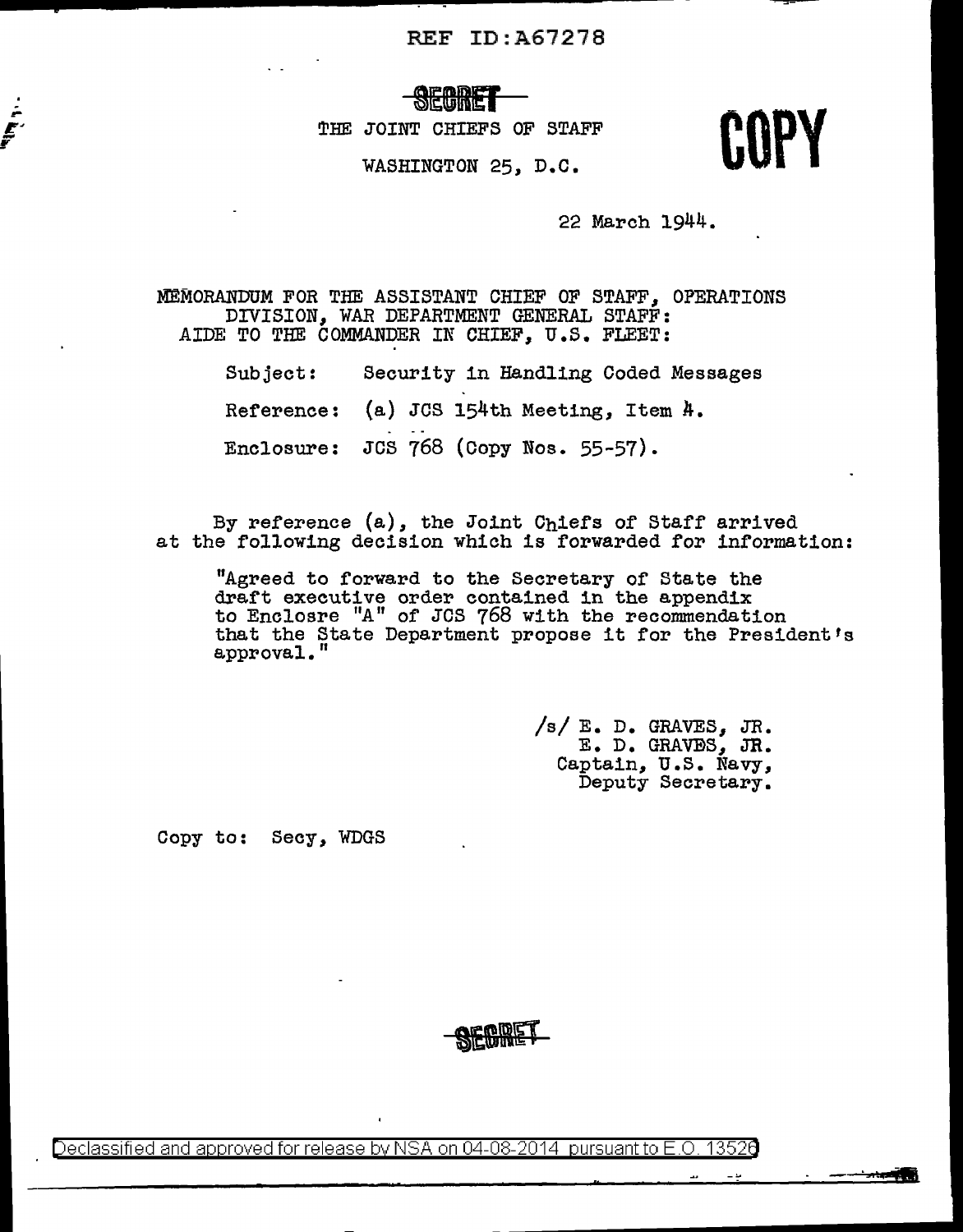**SECRET** 



8 E 0 *R* E 'f

 $\overline{\tau}$ 

J.c.s. 768

15 March 1944

Pages 1-5, incl.

#### JOINT CHIEFS OF STAFF

SECURITY IN HANDLING CODED MESSAGES References: a. J.C.S. 138/2  $\frac{a}{b}$ . J.C.S. 44th Mtg., Item 2

#### Memorandum from the Joint Communications Board

1. Enclosure "B" was forwarded to the Joint Communications Board as a matter of urgency for study and draft of a reply from the President to the Secretary of State.

2. The Joint Communications Board has considered Enclosure "B" and recommends that Enclosure "A" be approved by the Joint Chiefs of Staff and submitted to the President.



{LIMITED DISTRIBUTION)

COPY NO. 56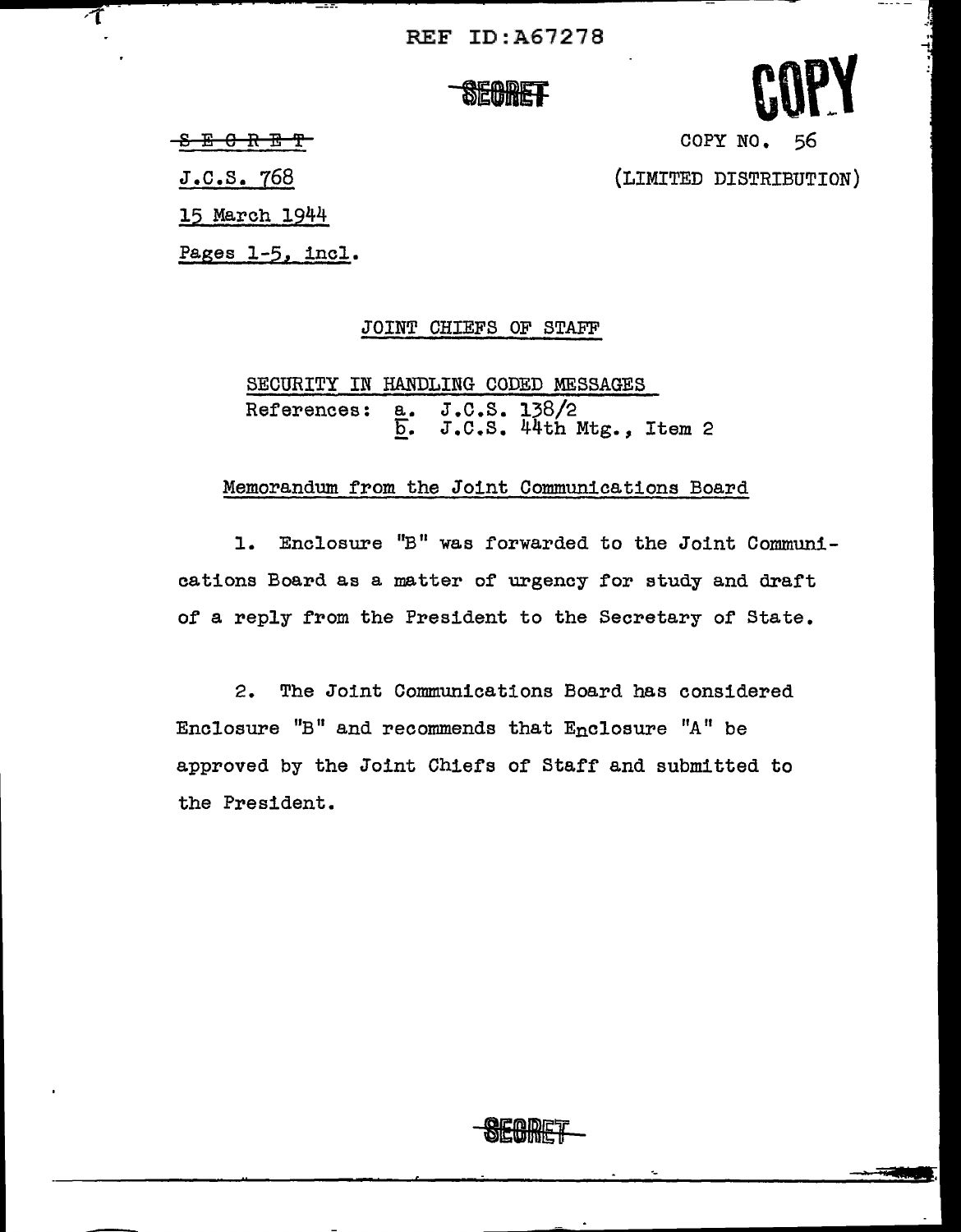



PRIVATE

MEMORANDUM FOR THE UNDER SECRETARY OF STATE Subject: Security in Handling Coded Messages 1. Thank you for your memorandum of 7 March with reference to security in handling coded messages in Federal agencies. I

am entirely in agreement with your views as to the desirability of having a survey of the situation made, and findings and recommendations submitted.

2. I believe, however, that the survey should be made by the Joint Communications Board, the sole communications supporting agency of the Joint Chiefs of Staff, rather than by the War Department alone. The membership of the Joint Communications Board includes both the Chief Signal Officer of the Army and the Director of Naval Communications. The Board has at its disposal the best cryptographic and communications security experts who are available.

3. Accordingly, I am issuing an executive order, directing that the survey be made. A copy of the draft of the order is attached.

4. Will you please cause to be prepared, and furnished to the Jbint Communications Board as soon as practicable, a list of the Federal agencies making use of cryptographic systems.

-1-

Enclosure 'A"

**DEQILET**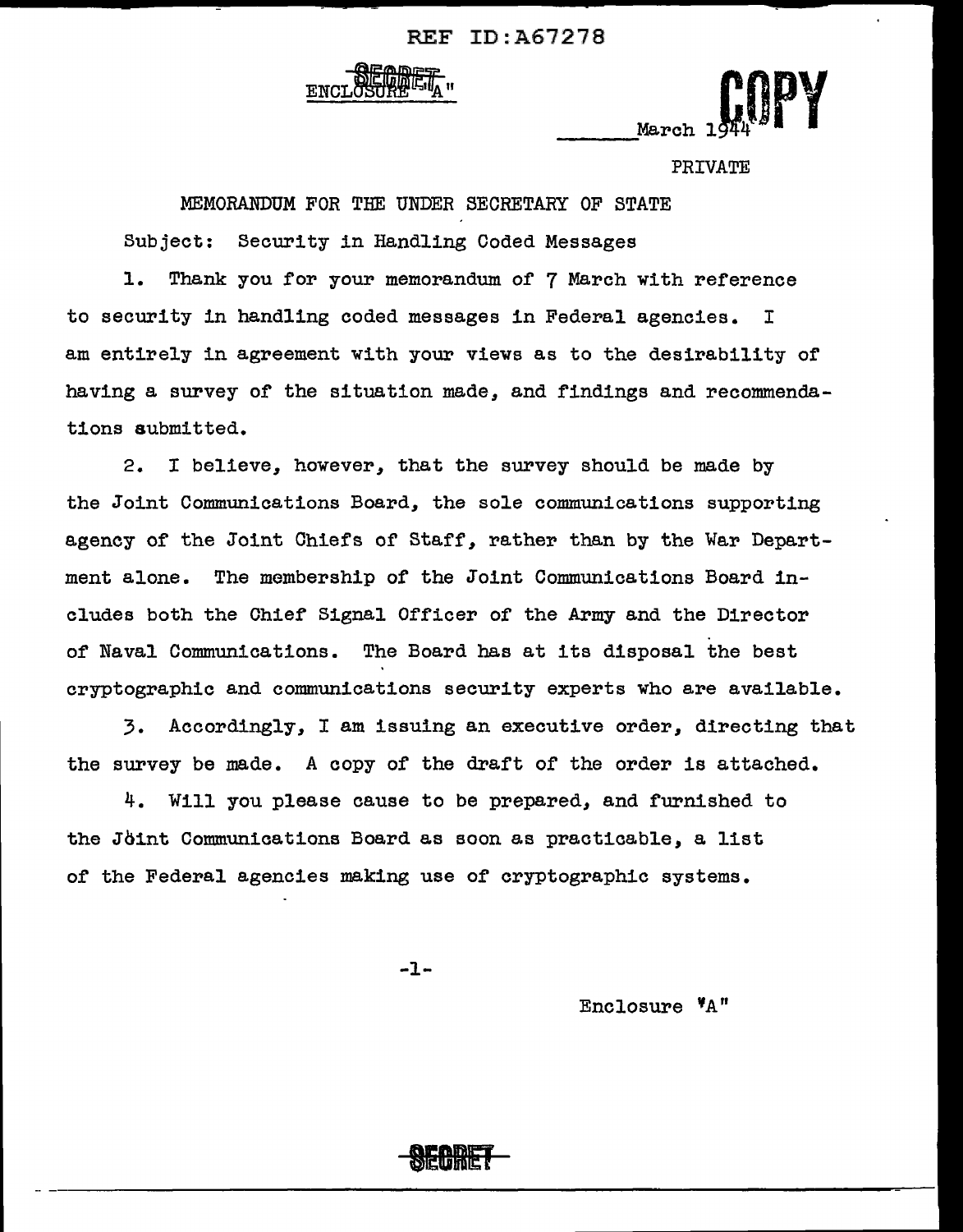**ØEQIMET** 

APPENDIX TO ENCLOSURE "A"

EXECUTIVE ORDER

 $NO<sub>•</sub>$ 

#### SECURITY IN HANDLING CODED MESSAGES

1. Whereas, it is necessary for the protection or the national security, and for the successful prosecution of the war, that communications from and to the various departments and agencies of the Government of the United States do not disclose, or become a source of, information of value to the enemy; and

2. Whereas, the Joint Communications Board, a supporting agency of the Joint Chiefs of Staff, has at its disposal outstanding experts in the cryptographic aspects of communication security;

3. NOW, THEREFORE, by virtue of the authority vested in me as President of the United States, it is ordered that:

a. The Joint Communications Board is hereby directed to make a survey of all cryptographic systems and related procedures now in use, or proposed to be used, by any department of agency of the Government of the United States. The Joint Communications Board will include in the survey an examination of the codes, ciphers, cipher devices and cipher machines and equipment in use for secret or confidential communications, together will all related procedures, including methods of handling, technical employment, and means and equipment for physical security.

-2-

Appendix to Enclosure "A"

**SEQMET**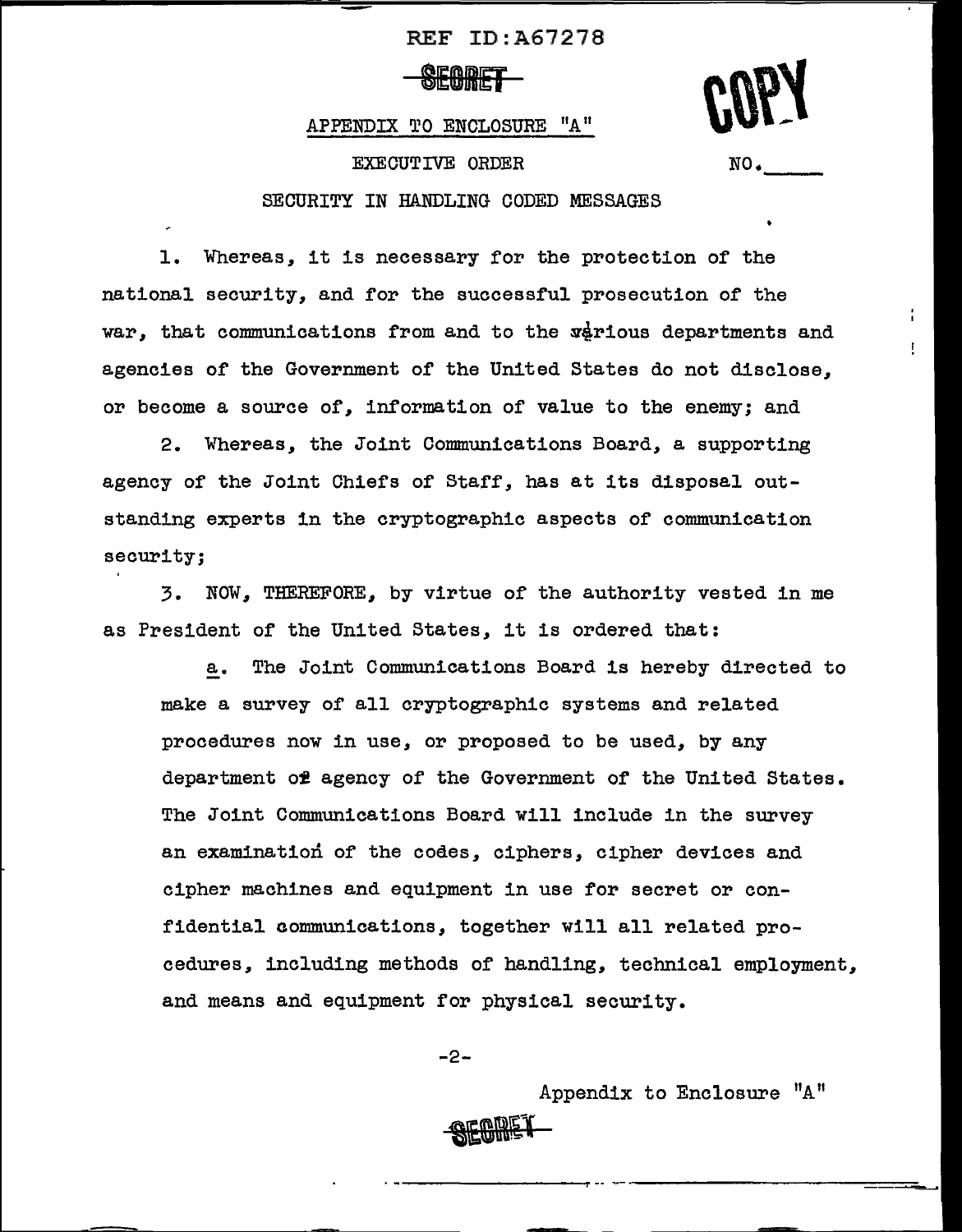



b. All departments and agencies concerned are directed to cooperate fully and to give to the Joint Communications Board, and its designated representatives, any information requested, and access to any records, systems, devices, and equipment involved in this survey.

£• The Joint Communications Board 1\$ directed to report to the President, through the Joint Chiefs of Starr, its findings, and to make suitable recommendations for the protection or the national security. Interim findings and recommendations may be made, if desired.

The White House<br>March , 1944 March *,* 1944

-3-

Appendix to Enclosure "A"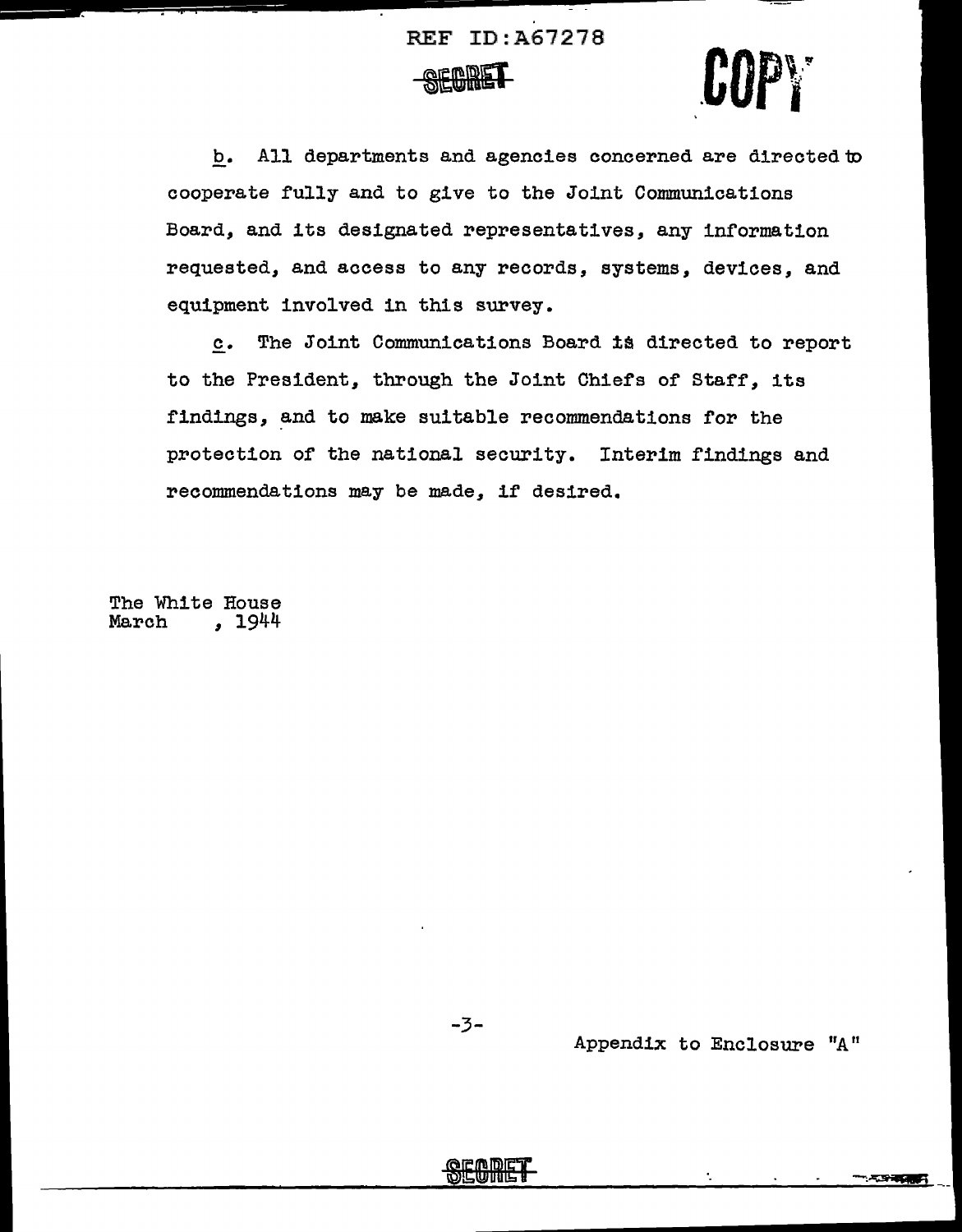**SECDET** 

ENCLOSURE "B"



#### THE UNDER SECRETARY OF STATE **WASHINGTON**

March 7, 1944

PRIVATE

MEMORANDUM FOR THE PRESIDENT Subject: Security in handling coded messages.

Following our conversations last autumn regarding the Department's code facilities, I immediately began a careful inquiry. Upon looking into the matter, however, I became convinced that it was not a problem affecting only a single agency but rather one in which the Government as a whole was vitally concerned.

There are at present thirty-eight Federal agencies making use of cryptographic systems:in one form or another, but there is adequate internal control in only a few of the agencies and there is no over-all coordination. From the point of view of security this is a most dangerous arrangement, for serious blunders seem bound to occur which will place in jeopardy the cryptographic systems of the entire government. The present arrangement affords ideal conditions under which the enemy can break our codes by comparing messages containing similar information but sent in different codes, one of which may already have been broken. It would appear, therefore, that there must be careful coordination among all agencies in the use of cryptographic material.



Enclosure "B 11